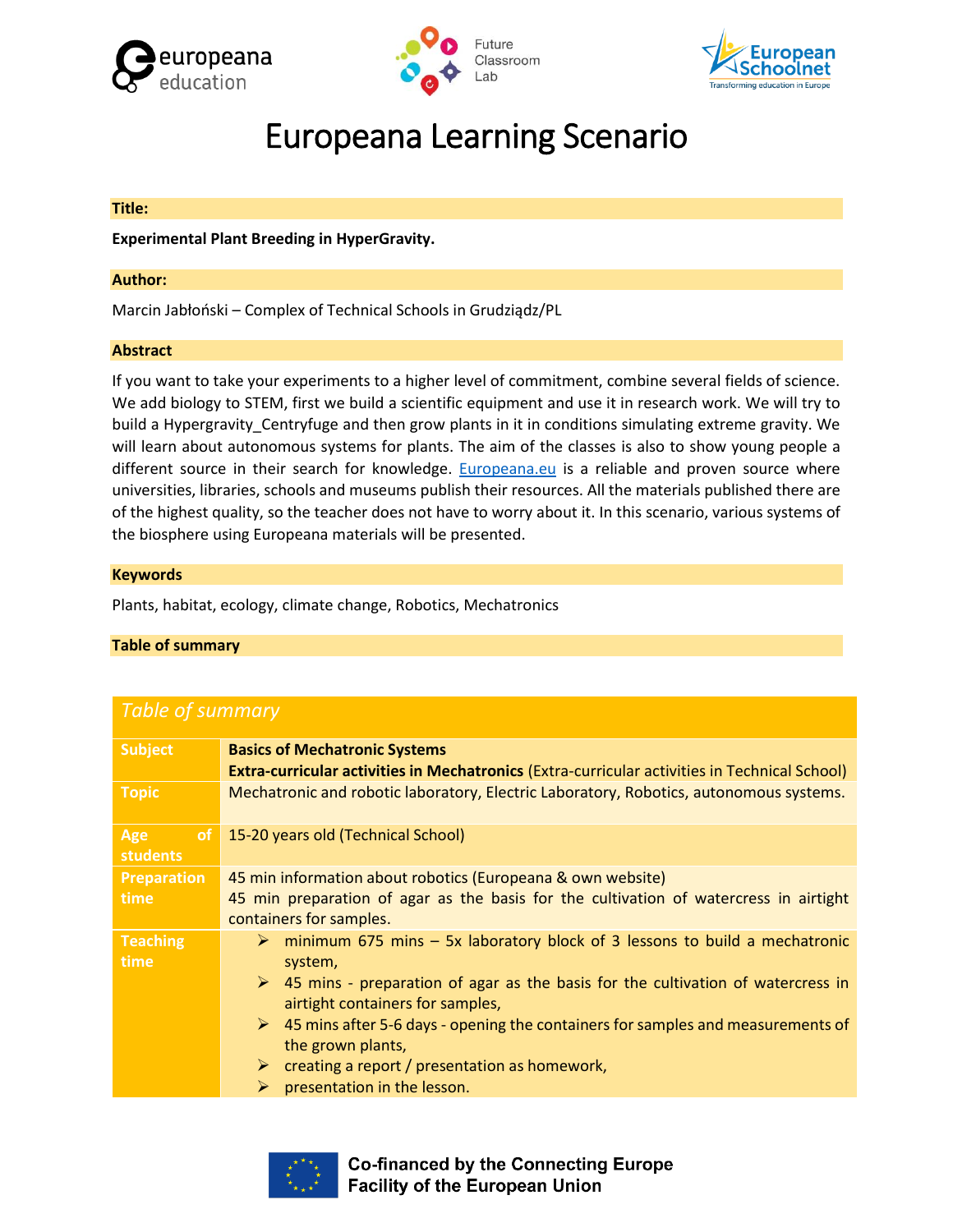





| <b>Online</b>    | HyperGravity-1                                                                      |
|------------------|-------------------------------------------------------------------------------------|
| teaching         | HyperGravity-2                                                                      |
| material         | HyperGravity-3                                                                      |
|                  | HyperGravity-4                                                                      |
|                  |                                                                                     |
| <b>Offline</b>   | Laptop/notebook with Mechatronics free software: Arduino, Fusion360, Repetier Host, |
| teaching         | Teacher's computer with software and LED screen or projector, Mechatronics Workshop |
| material         | with basic tools                                                                    |
| <b>Europeana</b> | Plants in laboratory                                                                |
| <b>resources</b> | <b>Botanic Garden-1</b>                                                             |
| used             | <b>Botanic Garden-2</b>                                                             |
|                  | <b>Botanic Garden-3</b>                                                             |
|                  | <b>Botanic Garden-4</b>                                                             |
|                  | <b>Botanic Garden-5</b>                                                             |
|                  |                                                                                     |

#### **Licenses**

**Attribution ShareAlike CC BY-SA.** This license lets others remix, tweak, and build upon your work even for commercial purposes, as long as they credit you and license their new creations under the identical terms. This is the license used by Wikipedia, and is recommended for materials that would benefit from incorporating content from Wikipedia and similarly licensed projects.

#### **Integration into the curriculum**

The learning scenario aims to develop STEM skills: math introduction to PCB, programming, spatial imagination, saving and sending a program code, checking a program code on Fritzing software, and sending an appropriate program to print. Students will expand their knowledge of mathematics, physics, coding, biology and the vocabulary related to this topic. Calculations need to be made - conversion of centrifugal force to increased gravity. Students will also practice how to describe the scientific hardware construction carried out and the subsequent experiment with vegetation in hypergravity. Students will learn how to search for and use online sources of information in a foreign language, which is also an important part of the national curriculum. The last element after building the Hypergravity Centryfuge is a 5-6 day-long cultivation of cress in agar under conditions of increased gravity and normal gravity.

## **Aim of the lesson**

LS will:

- $\triangleright$  enrich their knowledge of STEM,
- $\triangleright$  develop their STEM skills: math & physics, biology,
- $\triangleright$  develop their vocabulary connected with the topic of electronics, mechatronics & robotics and then biology,
- $\triangleright$  practice describing Cartesian system,
- $\triangleright$  practice using ICT tools.

## **Outcome of the lesson**

The lesson will result in creating a scientific aid which is Hypergravity Centryfuge and then growing plants in increased and normal gravity. A simple and inexpensive experimenting system for student project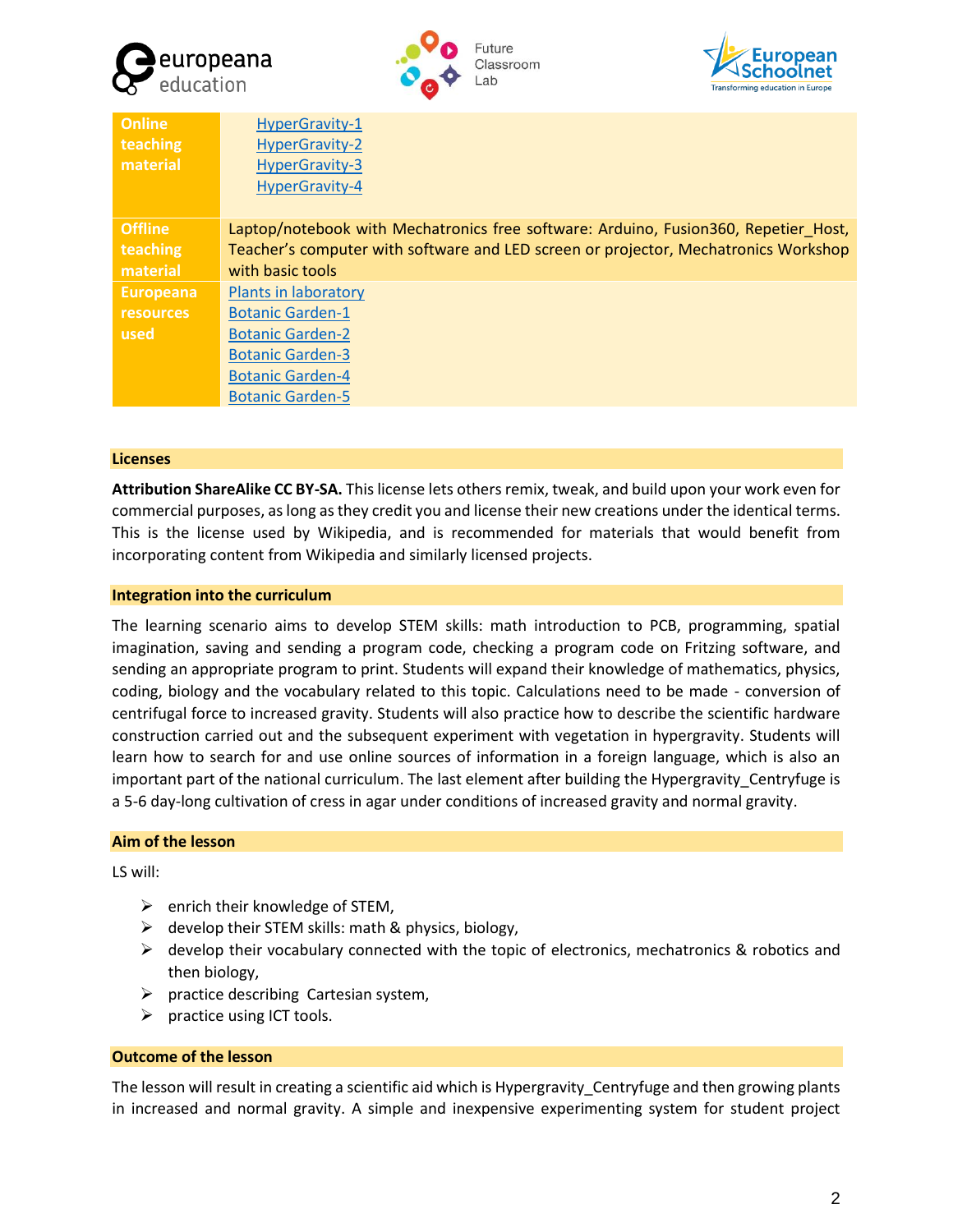





applications will be presented. The last step will be to create a report on the growth of plants under various gravitational conditions. The report / presentation will be presented in both technical and biology lessons.

# **Trends**

- ➢ Project-Based Learning,
- $\triangleright$  Collaborative Learning,
- $\triangleright$  Learning and planning with computers app,
- $\triangleright$  Combination of lecture and workshop issues,

# **Key competences**

- $\triangleright$  Creativity and Innovation Students create new ideas using ICT tools and work creatively with others,
- ➢ Critical Thinking and Problem Solving Students analyze information from STEM,
- $\triangleright$  Communication Students present their ideas, listen effectively, use communication for a range of purposes (combination of lecture and workshop issues),
- $\triangleright$  Collaboration Students work in pairs to accomplish a common goal and share responsibility for collaborative work ( one didactic device for two students),
- ➢ ICT Literacy ICT tools are used to research, organise, communicate and evaluate information,
- $\triangleright$  Basics information about biology.

| Name of<br>activity                                              | <b>Procedure</b>                                                                                                                                                                                                                                                                                                                                            | <b>Time</b>      |
|------------------------------------------------------------------|-------------------------------------------------------------------------------------------------------------------------------------------------------------------------------------------------------------------------------------------------------------------------------------------------------------------------------------------------------------|------------------|
| <b>Stage 1</b>                                                   | Starting classes, checking the presence of students.                                                                                                                                                                                                                                                                                                        | 5 min            |
| <b>Introduction</b><br>to the<br>Europeana<br><b>Collections</b> | Students browse the website as an introduction to the lecture part of the<br>class. Basic information about Europeana is discussed.                                                                                                                                                                                                                         | 5 min            |
| <b>Introduction</b><br>to Europeana                              | From the computer the teacher displays information about the topic lessons<br>from Europeana.                                                                                                                                                                                                                                                               | 5 min            |
| Lecture about<br>robotics and<br>building<br>equipment           | Basic STEM issues concerning PCB, theoretical foundations of operation,<br>schemes and implementation in industry are discussed. Specific solutions of<br>PCB, such as the Fritzing program, production processes performed as well as<br>programming methods are shown. Information from Europeana and teacher's<br>website, waypoint and another website. | 20 min           |
| <b>Questions</b><br>and answers                                  | Students ask questions about issues that their don't understand during the<br>lecture.                                                                                                                                                                                                                                                                      | $10 \text{ min}$ |
| Stage 2                                                          | The teacher explains how calculations work, individual functions and their<br>application. Each student has a spreadsheet program turned on on their                                                                                                                                                                                                        | $10 \text{ min}$ |

# **Activities**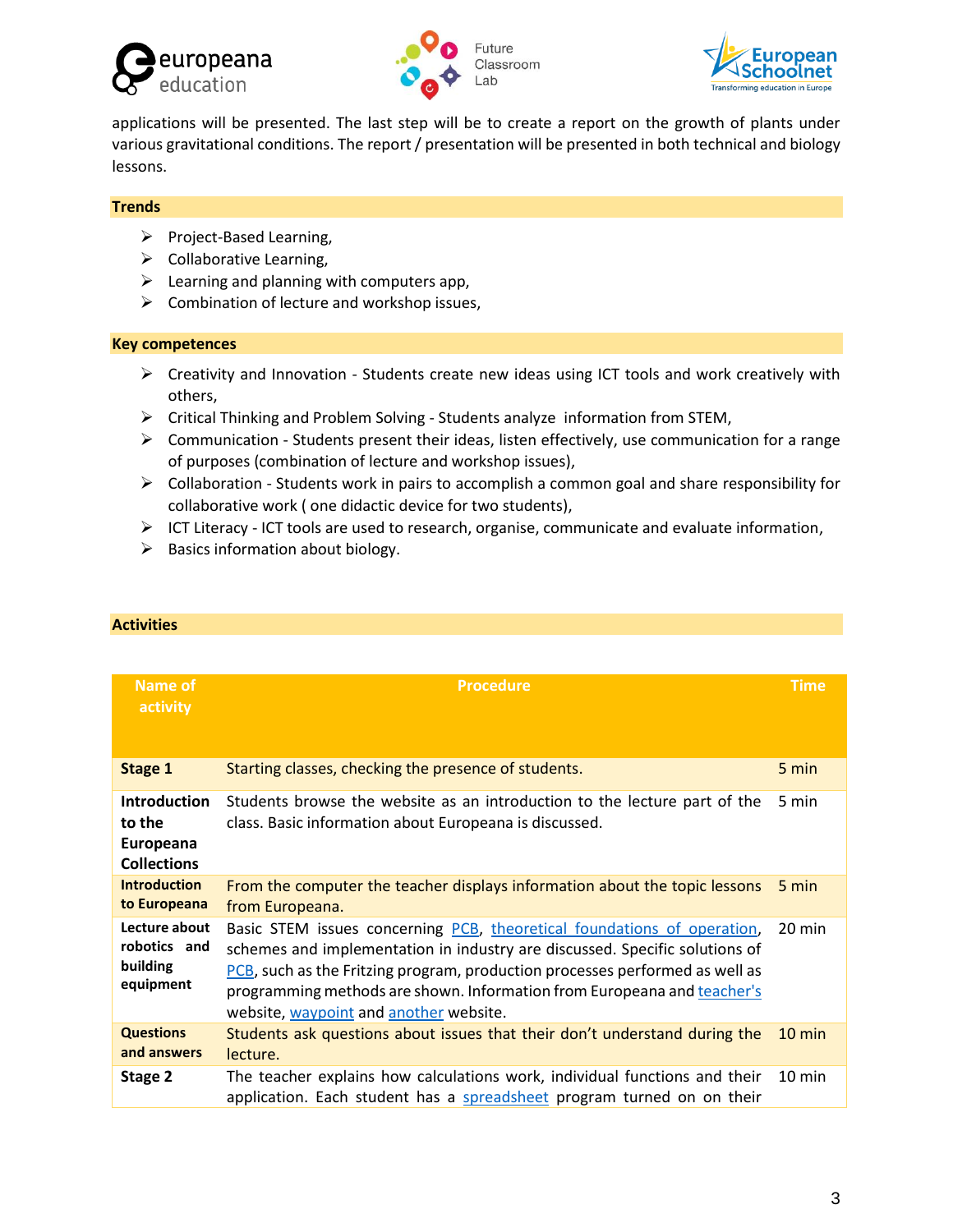





| combination of<br>lecture and<br>workshop<br>issues                     | computer. During these classes, 15 students can be taught simultaneously,<br>one computer with the software for one student (maximum 15 students in<br>one LAB group).                                                             |        |
|-------------------------------------------------------------------------|------------------------------------------------------------------------------------------------------------------------------------------------------------------------------------------------------------------------------------|--------|
| <b>Searching for</b><br><b>information</b><br>about<br>mechatronics     | Each pair of students enters the website in the tab laboratory instructions.                                                                                                                                                       | 5 min  |
| First student<br>programming<br>& 3D drawing                            | Together with the teacher students solve a simple coding problem, check the<br>program code Fusion360. They ask questions while doing things.                                                                                      | 30 min |
| <b>Stage 2</b><br>the students<br>themselves<br>program                 | During this part of the class, students start to 3D program themselves. They<br>can use the same modules of autonomous systems or make their own project.                                                                          | 45 min |
| Stage 3<br>Students' own<br>work                                        | The students are divided into workgroups and they deal with several things:<br>calculating centrifugal forces, designing the drive and control system, housing<br>design, and selecting lighting for the appropriate plant growth. | 45 min |
| <b>Stage 4</b><br>Students' own<br>work                                 | Assembling the device and first working tests.                                                                                                                                                                                     | 45 min |
| Stage 5<br>Students'<br>biology<br>experiment                           | Preparation of agar as the basis for the cultivation of watercress in airtight<br>containers for samples,                                                                                                                          | 45 min |
|                                                                         | after 5-6 days, opening the containers for samples and measurements of the<br>grown plants,                                                                                                                                        | 45 min |
| Stage 6<br><b>Presentation of</b><br>students'<br>biology<br>experiment | creating a report / presentation in the lesson.                                                                                                                                                                                    | 45 min |

#### **Assessment**

After conducting a series of classes in the laboratory, a test of a given topic is planned. Students will also receive lectures on which elements of the course more emphasis should be placed. The questionnaire will be carried out anonymously.

## \*\*\*\*\*\*\*\*\*\*\*\*\*\*\*\*\*\*\*\*\*\*\*\*\*\*\*\*\*\*\* **AFTER IMPLEMENTATION \*\*\*\*\*\*\*\*\*\*\*\*\*\*\*\*\*\*\*\*\*\*\*\*\*\*\*\*\*\*\*\***

## **Student feedback**

After completing the course based on the acquired knowledge, own notes, access to websites, students perform reports on their work during laboratory classes. In the report, they enter their achievements, attach a screen or program code. They develop applications for further work. Even if the goal is not achieved, there is room for error analysis and making corrections to the next programming activities. The report is sent in the electronic form to the email address of the teacher.